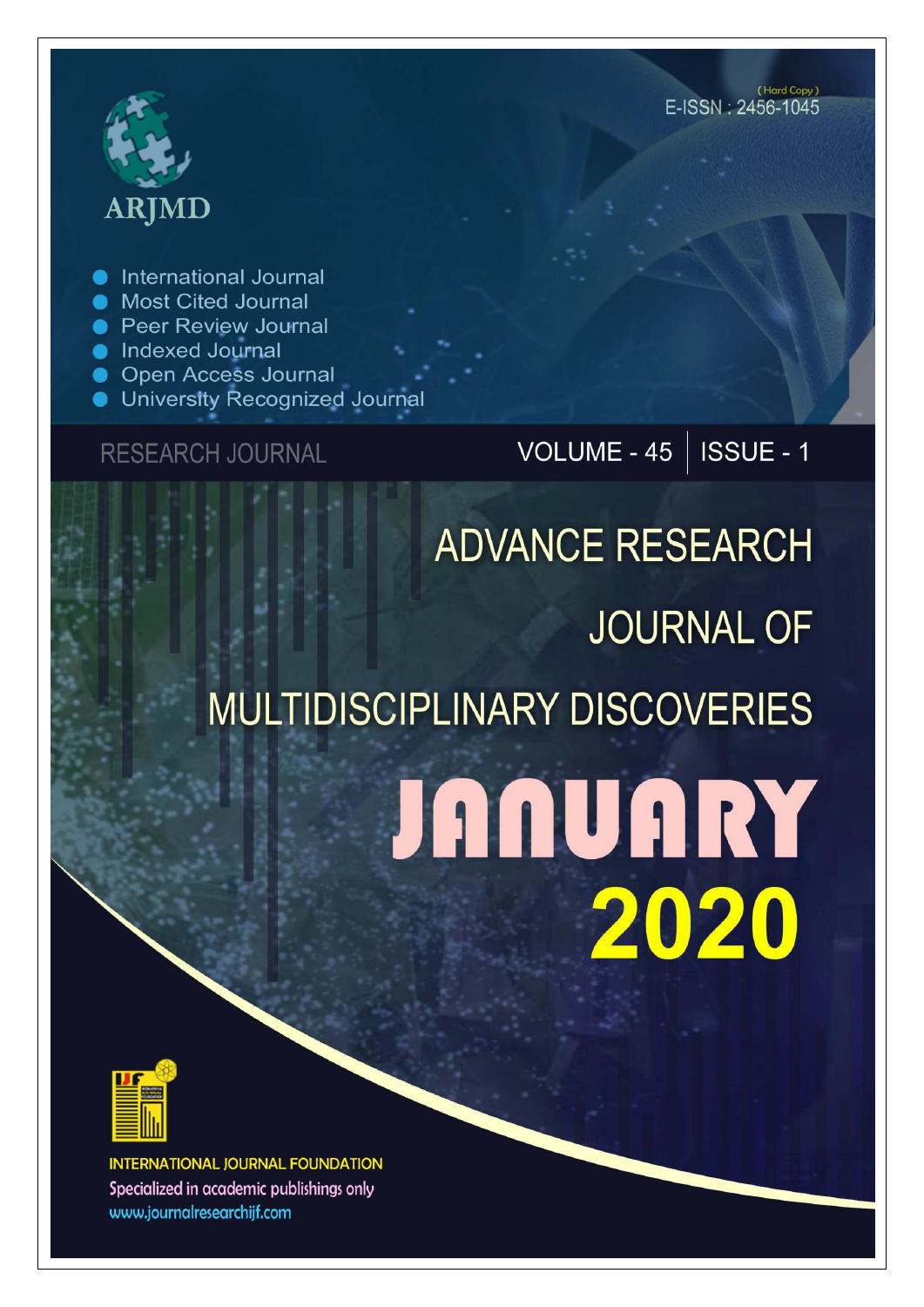

## **Spinal anesthesia and peripheral block for the cocaine abusing patient. Is it safe? - A Case Report**

#### **CASE STUDY NAME OF THE AUTHOR'S**

**ISSN :** 2456-1045 (Online) **ICV Impact Value:** 72.30 **GIF- Impact Factor:** 5.188 **IPI Impact Factor:** 3.54 **Publishing Copyright** @ International Journal Foundation **Article Code:** MDS-V45-I1-C4-JAN-2020 **Category :** MEDICAL SCIENCE **Volume :** 45.0 (JANUARY-2020 ) **Issue:** 1 ( One ) **Chapter** : 4 ( Four) **Page :** 17-20 **Journal URL:** www.journalresearchijf.com **Paper Received:** 31.12.2019 **Paper Accepted:** 25.01.2020 **Date of Publication:** 20-02-2020

**\*Luiz Eduardo Imbelloni, MD, PhD<sup>1</sup> , Ana Carolina Vilela, MD<sup>2</sup> , Marcelo de Araujo Pistarino, MD<sup>3</sup> , Eduardo Piccinini Viana, MD<sup>4</sup> , Jaime Weslei Sakamoto, MD<sup>5</sup> , André Augusto de Araujo, MD<sup>6</sup> , Fernando Augusto Reginatto Roberto, MD<sup>7</sup>**

*1,4,5,6Anesthesiologist of Hospital Clínicas Municipal José de Alencar, São Bernardo do Campo, SP.* 2,3*Resident in Anesthesiology of Hospital Clínicas Municipal José de Alencar, São Bernardo do Campo, SP.* <sup>7</sup>*Assistant Physician of the Bone Reconstruction Trauma Group of the Discipline of Locomotor Diseases, ABC Medical School*

#### **ABSTRACT**

The increasing use and abuse of cocaine in Brazil is an issue of great national and international concern. As anesthesiologists taking care of patients with cocaine abuse we have to be aware of the implications of substance abuse on anesthetic management. We report two cases of men with chronic cocaine use, 31 hours and 10 hours after nasal cocaine use, submitted tospinal anesthesia for lower limb orthopedic surgery and peripheral nerve block for postoperative analgesia without any complications during the procedure, PACU and the ward. Both patients were discharged 24 hours after the procedure without pain, after anterior lumbar plexus block and the lateral combined femoral-sciatic nerve block.

**KEYWORDS :** Addiction; Cocaine; Orthopedic Trauma; Regional intrathecal anesthesia; Regional peripheral lumbar plexus block.

#### CITATION OF THE ARTICLE

**Imbelloni L.E. , Vilela A.C. , Pistarino M.A., Viana E.P, Sakamoto J.W, Araujo A.A, Roberto F.A.R.** (2020) Spinal anesthesia and peripheral block for the cocaine abusing patient. Is it safe? - A Case Report; *Advance Research Journal ofMultidisciplinary Discoveries;* 45(4) pp. 17-20

*\* Corresponding author*

Open access, Peer-reviewed and Indexed journal (www.journalresearchijf.com) Page |17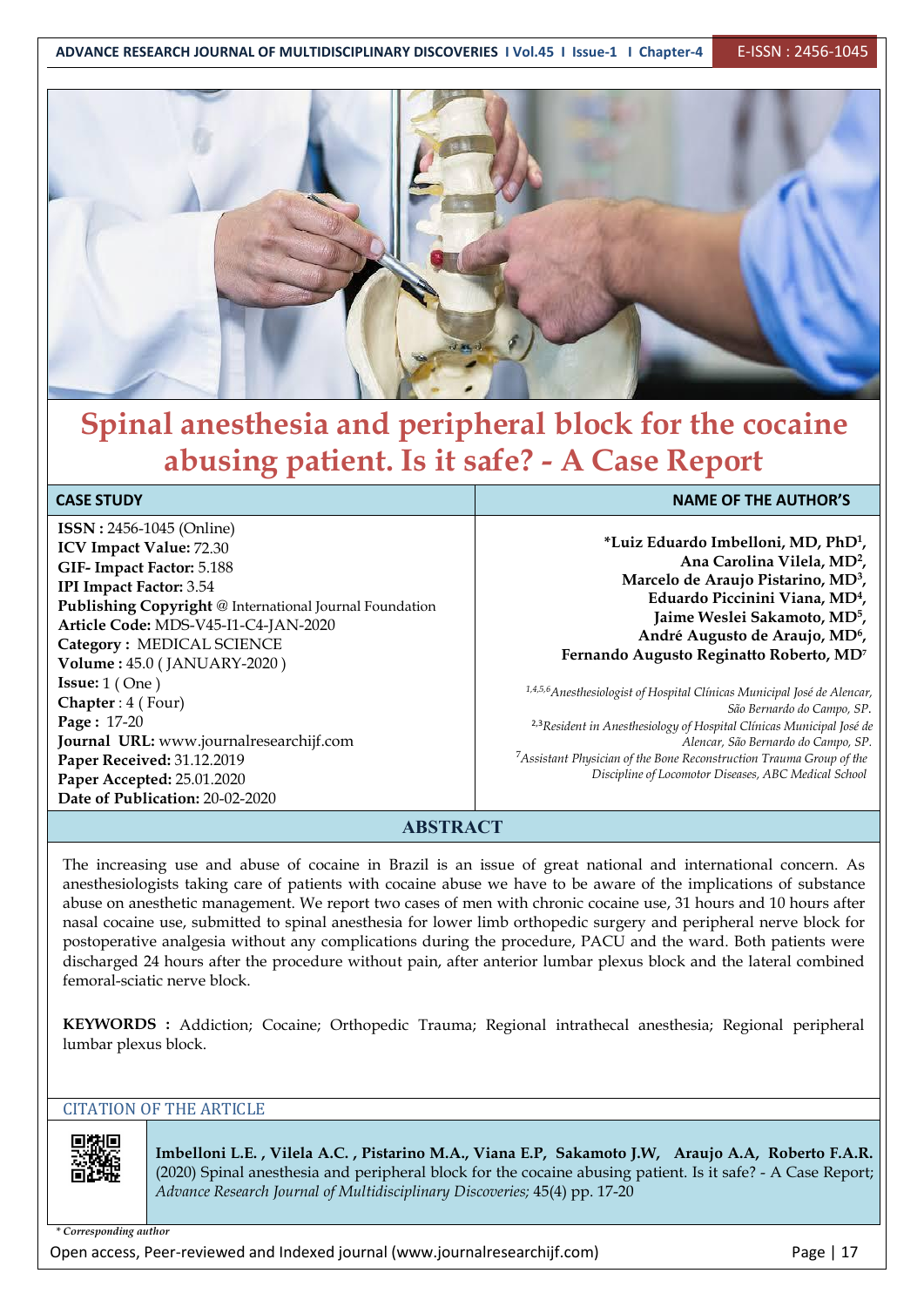#### **I. INTRODUCTION**

Substance abuse is increasing world-wide and has spread its evil tentacles in every continent. Drug abuse has a huge impact in the perioperative care of any addicted patient. Cocaine exerts its effects in several receptors and by several mechanisms, and it is difficult to predict how it will interact with drugs that act on the central nervous system and cardiovascular system. If there is chronic cocaine abuse cocaine, free interval of at least 1 week before elective surgery is recommended  $[1]$ ,  $[2]$ . Patients with a normal ECG and  $[1]$   $[1]$ without clinical signs of cocaine toxicity may proceed safely with surgery.

In order to change the conduct routine in patients using cocaine, we report two cases of men with chronic cocaine use, 31 hours and 10 hours after nasal cocaine use, without clinical signs of intoxication, orthopedic surgery and peripheral nerve block for postoperative analgesia.

#### **II. CASE REPORT - 1**

submitted to spinal anesthesia for lower limb<br>orthopedic surgery and peripheral nerve block for<br>postoperative analgesia.<br>II. CASE REPORT - 1<br>After written consent for publication and signing<br>the informed consent, a 29-yea After written consent for publication and signing the informed consent, a 29-year-old male (height 1.70) m, weight 60 kg, ASA I), was admitted for treatment of tibial plateau fracture Schatzeker I in dorsal decubitus position. Tests revealed all electrolytes normal. Bilirubin, urea, creatinine unchanged. The blood examination revealed: red blood cells<br>(4,800,000/mm<sup>3</sup>)), hemoglobin (14.3 g/dL) and  $\geq$ <br>hemotogrit (41.1%). Bortial thrombonlastin time  $(4,800,000/\text{mm}^3)$ , hemoglobin  $(14.3 \text{ g}/dL)$  and hematocrit (41.1%). Partial thromboplastin time activates 27 seconds, prothrombin time 18.5 seconds and prothrombinic activity 84.7%. Platelet count revealed  $162,000/\text{mm}^3$ . Chest X-ray and ECG were normal.

Before induction of spinal anesthesia, routine monitoring (electrocardiogram, pulse oximetry, and noninvasive blood pressure measurement) was started and an intravenous line was placed (extracath 20G). Vital signs at arrival in the operating room were: BP 110/60 mmHg, HR 74 bpm and oxygen saturation 98% in room air, and immediately placed nasal catheter 2 L/min.

After sedation with midazolam (1 mg) and fentanyl (60 µg) intravenously and cleaning the skin with 0.5% alcoholic chlorhexedine spinal puncture was performed with the patient in the sitting position, by the median line in the  $L_3-L_4$  interspaces using 27 G Quincke needle. After appearance of cerebrospinal fluid (CSF) 12.5 mg of 0.5% hyperbaric bupivacaine (Cristália Produtos Químicos e Farmacêuticos Ltda) were administered at a speed of 1.5 mL/15s, obtaining sensory level at T<sub>9</sub> (pinprick test) and motor block grade 3 of limbs.The operation lasted 70 minutes without hypotension, bradycardia or decreased

oxygen saturation. After the end of surgery, in the position of dorsal decubitus, inguinal lumbar plexus block with neurostimulator (HNS12) and needle A50 and after quadriceps muscle contraction was injected 40 mL of 0.25% bupivacaine without epinephrine for postoperative analgesia. At the blocking, the patient underwent surgical table to the unaided stretcher. It remained in the PACU for 60 minutes until the completion of sensitive blockade, having been to the ward, after received 200 mL of supplement (Fresubin Jucy®).

Patient remained pain free until the morning of the following day (20 hours after) without any complaints of pain and need of analgesic for pain control, and having been discharged from the hospital on the morning of the first postoperative day. The patient was followed by telephone for three days without any complaints.

#### **III. CASE REPORT - 2**

After written consent for publication and signing the informed consent, a 27-year-old male (height 1.80 m, weight 70 kg, ASA I), was admitted for treatment of femur and tibia fracture in dorsal decubitus position. Tests revealed all electrolytes normal. Bilirubin, urea, creatinine unchanged. The blood examination revealed: red blood cells  $(4,600,000/\text{mm}^3)$ , hemoglobin  $(13.3)$  $g/dL$ ) and hematocrit (42%). Partial thromboplastin time activates 30 seconds, prothrombin time 19 seconds and prothrombinic activity 85%. Platelet count revealed  $172,000/\text{mm}^3$ . Chest X-ray and ECG were normal.

Before induction of spinal anesthesia, routine monitoring (electrocardiogram, pulse oximetry, and noninvasive blood pressure measurement) was started and an intravenous line was placed (extracath 20G). Vital signs at arrival in the operating room were: BP 107/59 mmHg, HR 70 bpm and oxygen saturation 97% in room air, and immediately placed nasal catheter 2 L/min.

After sedation with midazolam (1 mg) and fentanyl (70 µg) intravenously and cleaning the skin with 0.5% alcoholic chlorhexedine spinal puncture was performed with the patient in the sitting position, by the median line in the  $L_3$ - $L_4$  interspaces using 27 G Quincke needle. After appearance of cerebrospinal fluid (CSF) 17 mg of 0.5% isobaric bupivacaine (Cristália Produtos Químicos e Farmacêuticos Ltda) were administered at a speed of  $1.5$  mL/ $15s$ , obtaining sensory level at  $T_{12}$  (pinprick test) and motor block grade 3 of limbs. The operation lasted 2:20 hours without hypotension, bradycardia or decreased oxygen saturation. After the end of surgery, in the position of dorsal decubitus, a lateral combined femoral-sciatic nerve approach via a single skin puncture block with neurostimulator<sup>[3]</sup> and needle

Open access, Peer-reviewed and Indexed journal (www.journalresearchijf.com) Page |18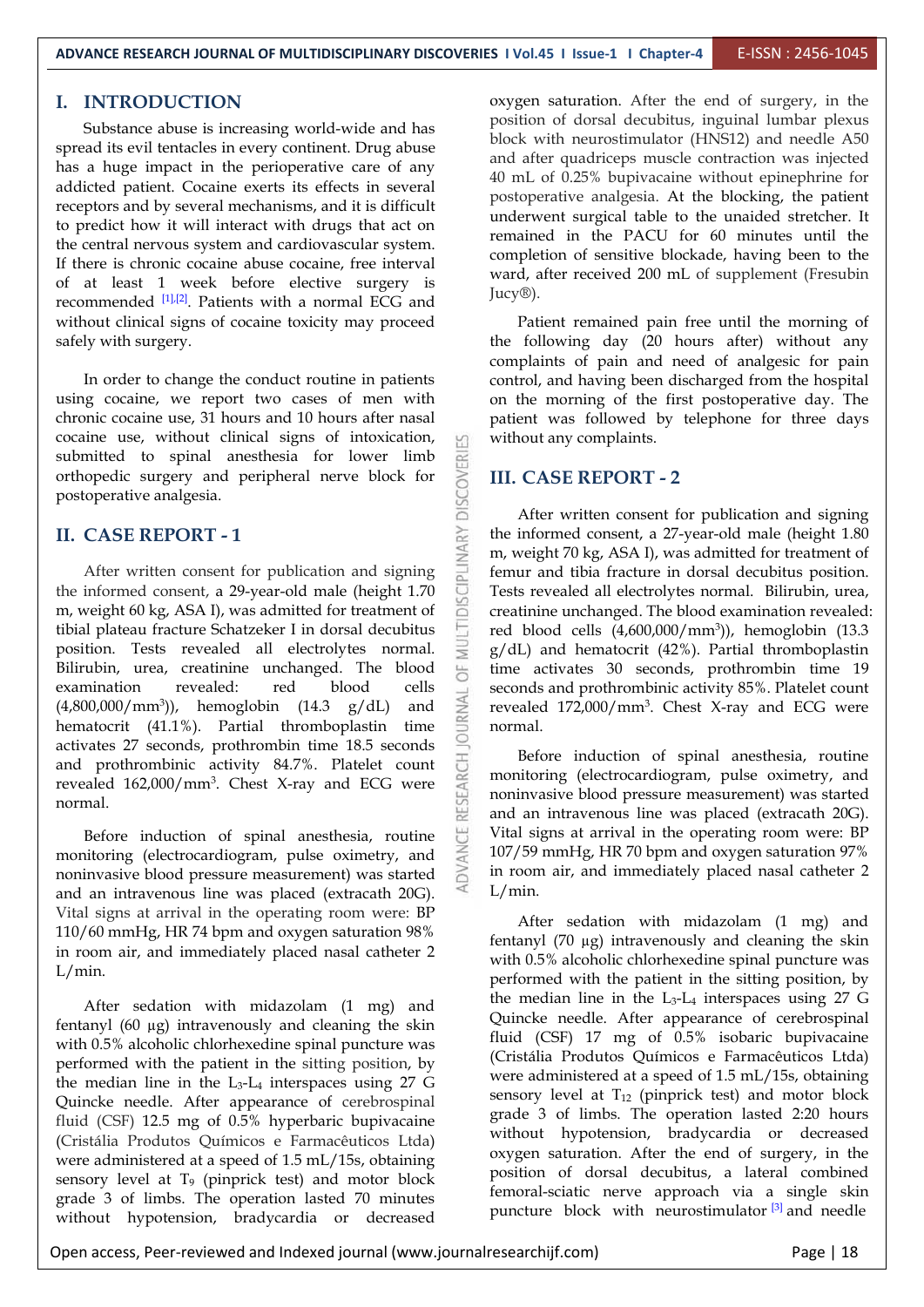A150 and after quadriceps muscle and patella contraction was injected  $20$  mL of  $0.25\%$  bupivacaine without epinephrine for postoperative analgesia. Afterwards, the needle was removed until the subcutaneous tissue and redirected posteriorly and caudally to reach the sciatic nerve, identified by stimulation of the common fibular nerve or tibial nerve, confirmed by movements of the foot; then, 40 mL the same anesthetic solution was injected. At the blocking, the patient underwent surgical table to the unaided stretcher. It remained in the PACU for 60 minutes until the completion of sensitive blockade, having been to the ward, after received 200mL of supplement (Fresubin Jucy®).

Patient remained pain free until the morning of the following day (24 hours after) without any complaints of pain and need of analgesic for pain on the morning of the first postoperative day. The patient was followed by telephone for three days without any complaints.

#### **IV. DISCUSSION**

control, and having been discharged from the hospital<br>on the morning of the first postoperative day. The<br>patient was followed by telephone for three days<br>without any complaints.<br><br>IV. DISCUSSION<br>Traditionally, procedures on Traditionally, procedures on patients presenting for elective surgery who were found to be recent users of cocaine (by history or presence of urine cocaine metabolites) were cancelled and deferred until the patient had no evidence of recent use, for fear of myocardial ischemia and dysrhythmias. Serious complications are associated with both regional as well as general anesthesia. Under regional anesthesia, cocaine can cause hypertension as well as ephedrine resistant hypotension, combative behavior, altered pain perception. The both patients had no clinical signs of cocaine use and were operated 31 hours and 10 hours after cocaine use. Spinal anesthesia was performed with 0.5% isobaric bupivacaine and anterior lumbar plexus block and lateral combined femoral-sciatic nerve block with 0.25% bupivacaine, without any clinical changes during the surgical procedure.

The onset of action, bioavailability, and duration of action are directly connected with the route of cocaine administration. Ingested cocaine is rapidly hydrolyzed primarily by plasma pseudocholinesterase and liver esterases to ecgonine methyl ester (EME) and benzoylecgonine <sup>[4]</sup>. These screening E metabolites can be detected in urine for 60 h and up to going for elective  $\frac{10 \text{ days}}{10 \text{ days}}$  following cocaine ingestion  $\frac{[4]}{2}$  As a result differences in 10 days following cocaine ingestion  $[4]$ . As a result, different urine tests for cocaine are poor markers of acute elevation/depression >1 mm, recover<br>intoxication, but may reflect surreptitious cocaine intraoperative body temperature, intoxication, but may reflect surreptitious cocaine abuse in the past  $[4]$ . However, after this case report all anes hospitalized patients confirmed using cocaine, urine was collected to verify the presence of the metabolite. In both patients the cocaine metabolites in the urine were not evaluated, but after these two cases the

confirmation of the presence of the metabolite became routine in the hospital.

Cocaine has a short half-life in plasma (30-90 minutes) and is rapidly hydrolyzed into metabolites by plasma and liver esterases <sup>[5]</sup>. Duration is up to 90 | minutes. A common route of administration, intranasal, can create symptoms within 3 min that last 30–45 min, but it still only possesses a 30% bioavailability due to nasal vasoconstriction (**6**). Intravascular injection takes 30 seconds to yield euphoria with almost 100% bioavailability. The peak effect can last 120 min  $\left[6\right]$ . The both patients had used cocaine nasally.

Administration of ketamine, atropine, or the older inhalational agents, halothane and enflurane, which can sensitize the myocardium to the effects of catecholamine's, should be avoided [7]. Ketamine should be avoided owing to its sympathomimetic properties, and potential to precipitate myocardial depression in the setting of exhausted catecholamine reserves. In these patients no ketamine or atropine was used.<br>Many cocaine abusers are not going to admit to it

[8]. Patients with surreptitious cocaine abuse may manifest feelings of excitation, report weight loss, anxiety, requests for sedatives and pain medicine and complain of digestive problems. Cocaine abusers should be asked for timing, amount, and route of cocaine in the last 24 hours, and length of addiction  $[9]$ . In the two cases, the patients reported nasal cocaine use 31 hours and 10 hours before the surgical procedure.

Although there is no consensus and little evidence, a recent survey of anesthesia providers found that 30% believe it is prudent to wait until 7 days after a positive cocaine test before performing elective procedures <sup>[2]</sup>. The cancellation of surgery among | patients who screen positive for cocaine use is a common practice in many surgical centers. However, there is paucity in literature studying the management of these patients going for urgent or elective surgery. Studying cocaine-positive trauma patients (n=465) compared to recent (<24 hours) *vs* patients who did not use cocaine immediately before injury (>24 hours) [10]. Outcomes were similar for mortality (3% *vs* 4%), infectious (18% and 19%) and neurologic (2% *vs* 1%) complications. Another study investigated the role of screening ECG as a safety protocol among patients going for elective surgery  $(n=40)$  [11]. No significant differences in episodes of ST segment elevation/depression >1 mm, recovery room stay,<br>intraoperative body temperature, duration of anesthesia and total anesthesia/analgesic dose, were found when compared with controls that did not have a positive cocaine urine test. Using isobaric and hyperbaric spinal anesthesia, no change in ECG was observed during the surgical procedure.

Open access, Peer-reviewed and Indexed journal (www.journalresearchijf.com) Page |19